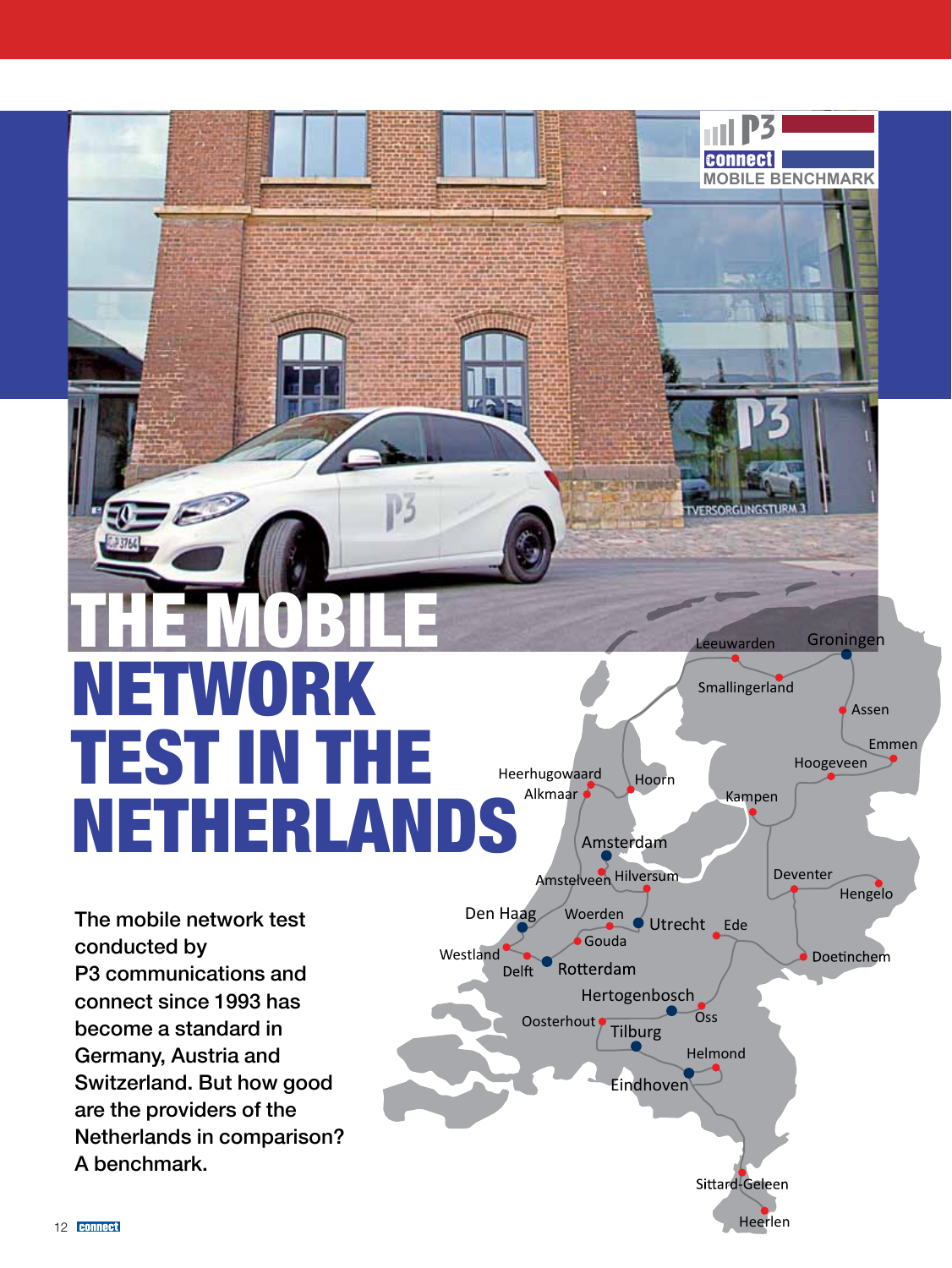hen it comes to mobile network testing P3 communications is probably the first address in the world. Being active in Germany, the United Kingdom, the USA, Australia, Austria, Switzerland and many other countries, the mobile communication experts from Aachen have accumulated a lot of knowledge. No wonder the biggest European magazine on telecommunication connect has chosen P3 communications as the partner for the mobile network benchmark in Germany, Austria and Switzerland since 1993. W

#### Focus on the Netherlands

But how do the Netherlands compare to other countries? The territory is comparably flat and densely populated, both factors relaxing the task for the operator.

There are four operators present in the Netherlands. With 7,6 million customers the biggest is the formerly state owned but now independent KPN. With 5,2 Million customers not much smaller and part of a group active in many countries is Vodafone NL. With 850000 customers Tele2 is a small but constantly growing operator which relies on its own LTE-Net-

work and national roaming with T-Mobile NL for voice services.

We regret not to be able to publish any results of the T-Mobile network in this first P3 connect Mobile Benchmark NL. During the measurement period in May-June 2015 T-Mobile was in the midst of a nationwide full modernization of their network. This externally contracted work could not be delayed and would have meant that the measurement results would not have been a fair representation of the usual network performance.

Text: Bernd Theiss

*Customers expect nothing but a great experience in mobile telephony. But LTE introduces high hurdles on perfect voice services. Which provider brings stability and speech quality to the highest level?*

# Telephony

LTE is a great technology for handling large amounts of data with high speed. This is because it was designed to offload the fast growing amount of data present since the introduction of smartphones. But it was not designed to handle voice calls. As a workaround a technique called circuit switched fall back (CSFB) changes the connection to UMTS or GSM whenever a call is done. This additional handover takes time and reduces reliability, so providers must step up efforts to keep the quality up to the level of the pre-LTE-era.

Voice over LTE (VoLTE) is the new alternative to CSFB. All operators in the Netherlands are experimenting with the technique which allows the smartphone to place and receive voice calls without leaving the LTE network. But the potentially more stable VoLTE is not available to the customer and consequently it was not part of the mobile network test.

| <b>OPERATOR</b>                               | <b>VODAFONE</b> | <b>KPN</b> | <b>TELE2</b> |
|-----------------------------------------------|-----------------|------------|--------------|
| <b>TELEPHONY (BIG CITIES OUTDOOR)</b>         |                 |            |              |
| Call Success Ratio (%)                        | 99.0            | 98.7       | 98,1         |
| Call Setup Time (s)                           | 6,3             | 6.4        | 6,5          |
| Speech Quality (MOS-LQO)                      | 3.5             | 3.5        | 2.8          |
| TELEPHONY (SMALL CITIES AND CONNECTION ROADS) |                 |            |              |
| Call Success Ratio (%)                        | 98,3            | 99.2       | 94.0         |
| Call Setup Time (s)                           | 6,3             | 6,3        | 6,9          |
| Speech Quality (MOS-LQO)                      | 3,3             | 3,6        | 2,8          |

A blade computer array in the the car is used to steer nine Samsung S5 used for the measurements.



### Voice in Big Cities

Despite the good LTE coverage found in the big cities for all operators and despite the fact, that VoLTE was not used for this benchmark the call success ratios of Vodafone and KPN were very good. Only 1, respectively 1,3 percent of the calls faced problems like failures to establish the connection, longer parts of very low quality of sound or no sound at all or early abortions of the call. Tele2 reached a call success ratio of 98,1 percent which is slightly lower but still good. It is worth noting that Tele2 is a LTE only Operator with no UMTS or GSM network. Because of this voice calls are not only handled by CSFB but must also include national roaming to T-Mobile to use their legacy networks. Overall all three providers compare favorably to the German operators measured at the end of last year with success rates between 95,7 and 98,5 percent. The call setup times of approximately 6,4 seconds are typical for 4G-Networks and slightly higher than those measured in times before LTE. The speech quality is measured on the MOS scale, which goes from 1 (bad) to 5 (excellent). Vodafone and KPN reached an average of 3,5, which translates to HD voice (High Definition). Tele2 is reaching 2,8 on average, a score associated with normal speech quality.

### Voice in Small Cities and on Connection Roads

Of course it is easier to provide a stable network for speech in big cities with their high demand of network capabilities and an accordingly dense network of mobile cells. Nonetheless Vodafone only loses 0,7 % in call success ratio, while KPN can even gain half a percent. No wonder they are both again rated very good. Tele2 reaches a call success ratio of 94 %, still above the average of the connect test conducted in Germany, Austria and Switzerland under similar conditions. Call setup time and speech quality nearly stay the same for all providers.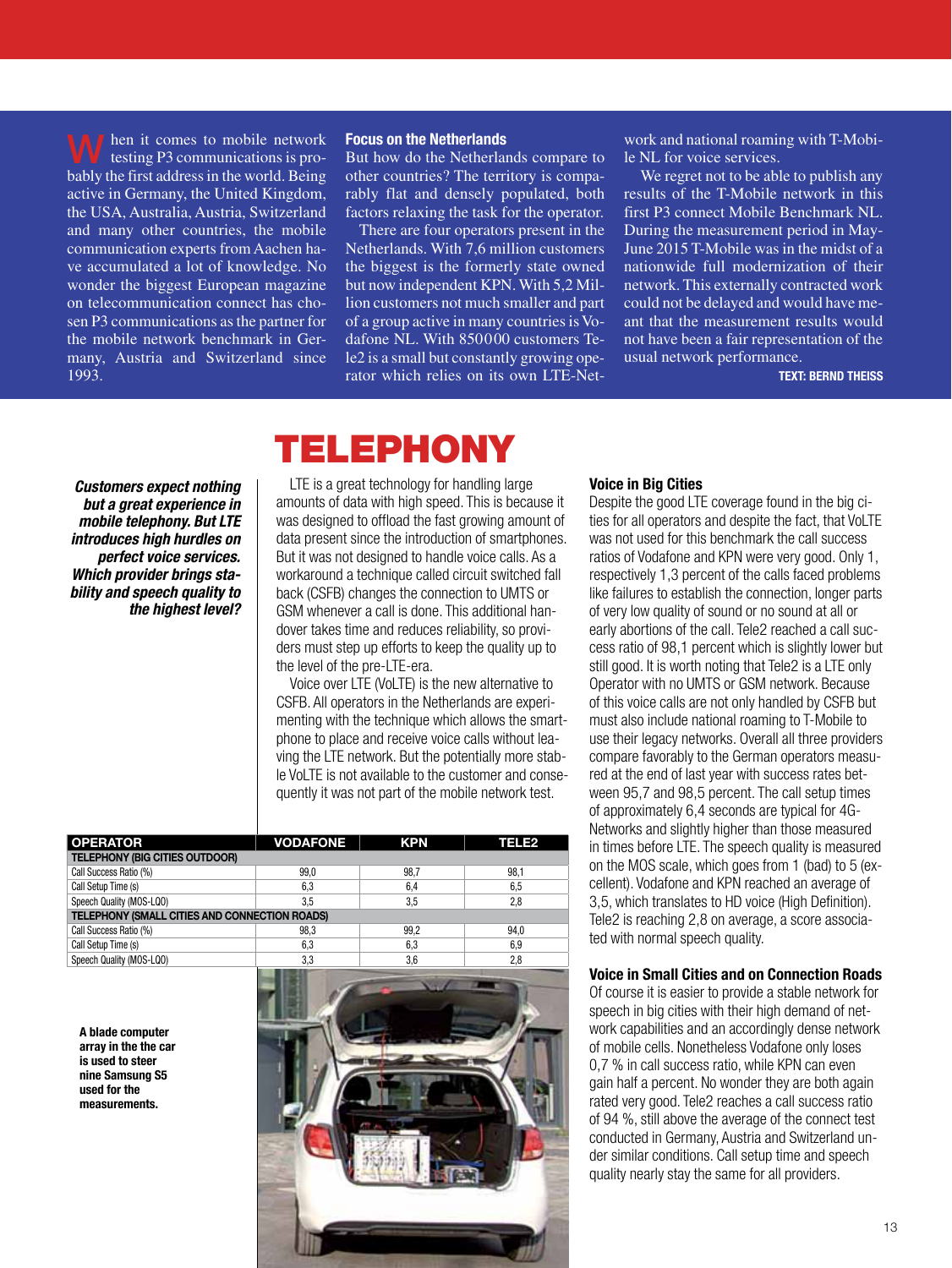### *The promise of LTE is high speed data access everywhere. Can the providers of the Netherlands keep this promise?*

"Vodafone and KPN are head-to-head on the highest level reached in international mobile network test so far"

With 400 inhabitants per square kilometer the Netherlands are populated higher-than-average. With only 50 percent of the land exceeding one meter above sea level and the highest point of the mainland only reaching about 322 meters the country is very flat.

This is easy territory for providers to reach a large number of people with a small number of mobile radio cells. But in big cities a large number of cells is needed to provide high speed to everyone. The mobile network benchmark will show which provider fares best in this regard.

### Web-page download

One of the most often used services is web surfing which was tested with a mixture of 10 popular live and static web-pages. Vodafone and KPN fight head-to-head with sucess ratios of around 98 to 100 percent and only two tenths of a second difference in average download time at maximum with a very good average of 3,6 seconds for popular live sites. Tele2 delivers the same speed and a little bit lower success ratio, which shows that the network of the newest provider of the Netherlands is still in the buildup but strives for top performance.

| <b>OPERATOR</b>                          | <b>VODAFONE</b> | <b>KPN</b> | <b>TELE2</b> |
|------------------------------------------|-----------------|------------|--------------|
| <b>WEB-PAGE DOWNLOAD (LIVE/STATIC)</b>   |                 |            |              |
| Sucess Ratio (%/%)                       | 97,8/99,9       | 97,9/100,0 | 96,4/98,1    |
| Avg. Session Time (s/s)                  | 3,7/1,3         | 3,5/1,3    | 3,6/1,4      |
| FILE DOWNLOAD (3 MB)                     |                 |            |              |
| Sucess Ratio/Avg. Session Time (%/s)     | 99,9/1,4        | 100/1.4    | 99,4/2,2     |
| 90 % faster than (kbit/s)                | 10261           | 10806      | 5311         |
| 10 % faster than (kbit/s)                | 50847           | 42328      | 51948        |
| <b>FILE-UPLOAD (1 MB)</b>                |                 |            |              |
| Sucess Ratio/Avg. Session Time (%/s)     | 99,9/1,1        | 99,7/1,2   | 98,8/2,3     |
| 90 % faster than (kbit/s)                | 4582            | 4890       | 1740         |
| 10 % faster than (kbit/s)                | 15717           | 11730      | 13136        |
| <b>FILE DOWNLOAD (10 SECONDS)</b>        |                 |            |              |
| Success Ratio (%)                        | 99,7            | 99,9       | 99,5         |
| Avg. Throughput (kbit/s)                 | 37327           | 39664      | 32086        |
| 90 % faster than (kbit/s)                | 10304           | 11524      | 5819         |
| 10 % faster than (kbit/s)                | 76640           | 81173      | 74003        |
| FILE UPLOAD (10 SECONDS)                 |                 |            |              |
| Success Ratio (%)                        | 99.8            | 99,7       | 99.2         |
| Avg. Throughput (kbit/s)                 | 22577           | 19743      | 13070        |
| 90 % faster than (kbit/s)                | 5869            | 5976       | 1736         |
| 10 % faster than (kbit/s)                | 42680           | 38645      | 35292        |
| <b>YOUTUBE SD</b>                        |                 |            |              |
| Success Ratio/Start Time (%/s)           | 99,5/1,1        | 96, 1/1, 0 | 99,2/1,1     |
| Video playouts without interruptions (%) | 99,9            | 100        | 99,8         |
| YOUTUBE HD                               |                 |            |              |
| Success Ratio/Start Time (%/s)           | 99,5/1,3        | 96,5/1,4   | 97,5/1,5     |
| Video playouts without interruptions (%) | 99,6            | 99,6       | 98,9         |

### File up- and download

Data Access in big Cities

When it comes to file up- and downloads the operators can show their best in speed and reliability. And with between 98,8 and 100 % success ratio the stability of the data sessions was indeed on a very high level.

This is also true for the speed of the networks, although things can be seen a little bit more differentiated here. Therefore the mobile network benchmark measures the transfer rates in two different ways. With files of fixed size the overall speed of the network is tested including the time it takes to initiate a speedy data stream. This is important in cases where many small files will be transferred. On the other hand the ..10-seconds-measurements" show the peak performance once a stable transmission is achieved. It gives insight on how the network behaves when large data files like high resolution photos or videos are up- or downloaded. The value given for "90 % faster" is what a customer can reasonably expect most of the time.

Vodafone and KPN delivered themselves a headto-head-race on a high level in this category, while Tele2 was clear behind, but still delivered good performance. The newcomer-status of Tele2 can be seen in the fastest 10 % of the measurements, where this provider is on a par with Vodafone and KPN. This means in some areas Tele2 must have bridged the gap to Vodafone and KPN, but there is still a lot of work to do, to roll out a high performance network all over the Netherlands.

### YouTube in standard and high definition

Video transmission was long regarded as impossible in a mobile network. But once the faster networks started to become reality, services like YouTube became the major source of traffic. Today YouTube amongst other video services is a commodity in the mobile world and every operator should deliver a highly reliable stream at least in standard definition (SD). This is true for Vodafone and Tele2 with success ratios above 99 percent while KPN loses nearly 4 % to perfection. With high definition (HD) Video demands are even more stringent on the network, but Vodafone can keep its performance notwithstanding the higher data rates. Curiously KPN is a little bit better on HD than on SD but still loses ground to Vodafone. And Tele2 again falls in between, this time nearer to KPN.

### Conclusion

Vodafone is the winner of the data benchmark in big cities, as the operator reveals good results across all key performance indicators (KPI). KPN is a close second with only minor difficulties in YouTube reliability while Tele2 is still in the roll out phase but showing ambitions.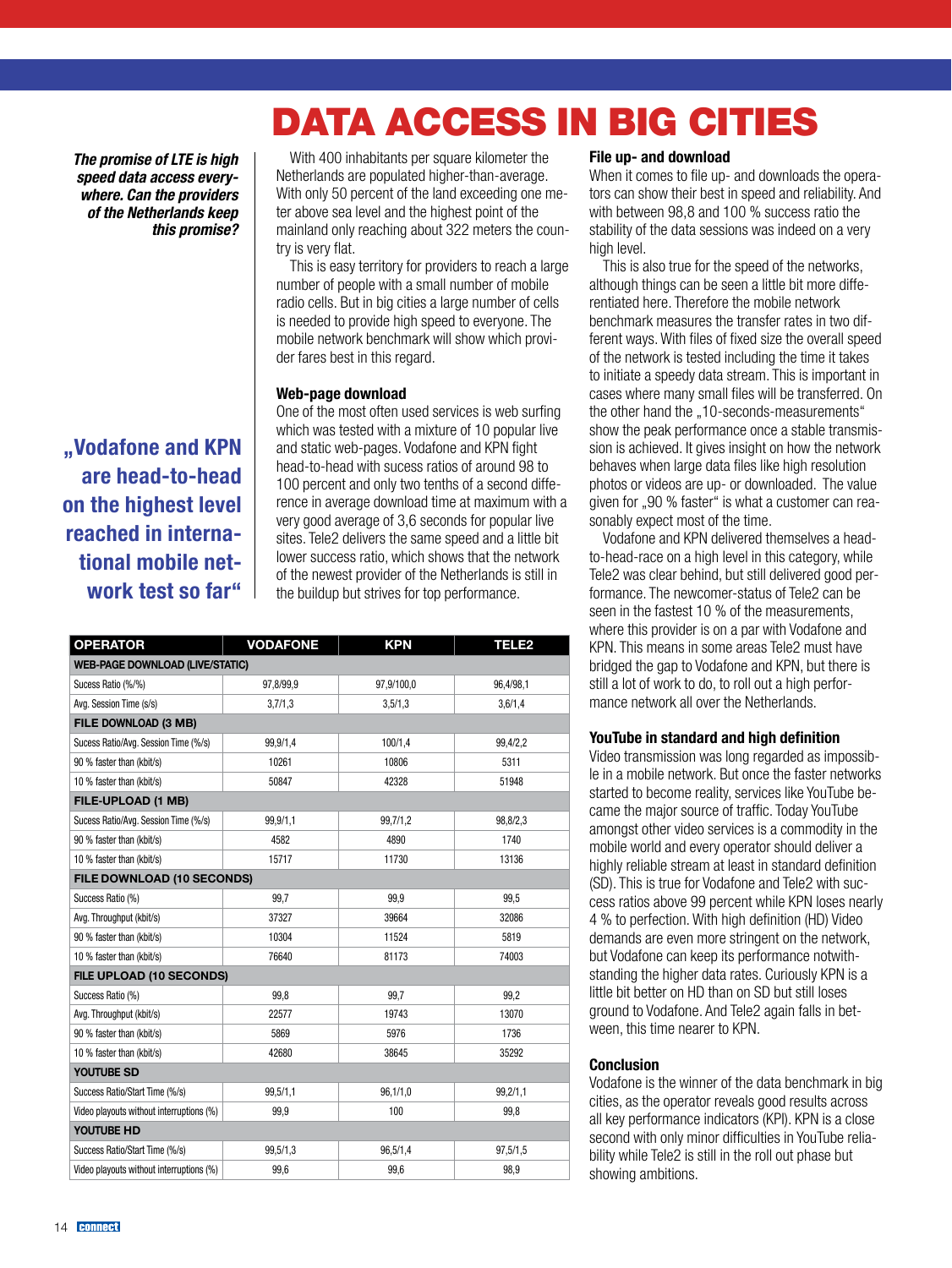### Data Access in small Cities

*While providers take great care in covering the metropolitan areas, small cities often lag behind. Is this true for the Netherlands, too?* 

| <b>OPERATOR</b>                             | <b>VODAFONE</b> | <b>KPN</b> | <b>TELE2</b> |
|---------------------------------------------|-----------------|------------|--------------|
| <b>WEB-PAGE DOWNLOAD (LIVE/STATIC)</b>      |                 |            |              |
| Sucess Ratio (%/%)                          | 95,2/99,5       | 97,7/100   | 92,2/94,2    |
| Avg. Session Time (s/s)                     | 3,9/1,5         | 3,5/1,4    | 4,0/2,3      |
| <b>FILE DOWNLOAD (3 MB)</b>                 |                 |            |              |
| Sucess Ratio/Avg. Session Time (%/s)        | 99,4/2,6        | 100/1.9    | 98,7/4,4     |
| 90 % faster than (kbit/s)                   | 4934            | 7757       | 2858         |
| 10 % faster than (kbit/s)                   | 37559           | 30341      | 39280        |
| FILE-UPLOAD (1 MB)                          |                 |            |              |
| Sucess Ratio/Avg. Session Time (%/s)        | 98,8/1,6        | 99,8/1,5   | 97,4/4,2     |
| 90 % faster than (kbit/s)                   | 2982            | 3740       | 1195         |
| 10 % faster than (kbit/s)                   | 13559           | 10959      | 9780         |
| FILE DOWNLOAD (10 SECONDS)                  |                 |            |              |
| Success Ratio (%)                           | 99.8            | 100        | 99.6         |
| Avg. Throughput (kbit/s)                    | 22073           | 21777      | 14945        |
| 90 % faster than (kbit/s)                   | 5610            | 7963       | 2689         |
| 10 % faster than (kbit/s)                   | 49473           | 39410      | 42857        |
| FILE UPLOAD (10 SECONDS)                    |                 |            |              |
| Success Ratio (%)                           | 100             | 100        | 98.2         |
| Avg. Throughput (kbit/s)                    | 15539           | 12833      | 5652         |
| 90 % faster than (kbit/s)                   | 2934            | 4486       | 1096         |
| 10 % faster than (kbit/s)                   | 29144           | 19408      | 16534        |
| <b>YOUTUBE SD</b>                           |                 |            |              |
| Success Ratio/Start Time (%/s)              | 99,8/1,2        | 97,0/1,1   | 98,4/1,8     |
| Video playouts without interruptions<br>(%) | 99.8            | 100        | 100          |
| YOUTUBE HD                                  |                 |            |              |
| Success Ratio/Start Time (%/s)              | 98,8/1,5        | 95,7/1,5   | 91,6/2,4     |
| Video playouts without interruptions (%)    | 99,2            | 100        | 95,7         |

While KPN managed to be a close second to Vodafone in the big cities, the biggest provider of the Netherlands shines in small cities. In the web-page download benchmark KPN delivers nearly the same reliability and speed as in big cities. A success ratio of 97,7 % for live web sites is remarkable. With 95.2 % Vodafone loses 2,5 % in this category while Tele2 is another 3 % behind. Concerning the speed of the surfing sessions KPN is again first, while Vodafone and then Tele2 are closely following.

### File Transfers and YouTube

 The speed differences get bigger when it comes to file transfers. Customers interested in the best coverage should closely look at the speeds given, where 90 % of the samples are faster. KPN is again the clear leader in this categorie.

In comparison the 10 % of the fastest values are comparatively close together. This is an indicator, that areas of good deployment make use of the potential given by modern LTE networks in nearly the same way.

While until now KPN dominated the benchmark in small cities, Vodafone again comes first with YouTube in SD and HD. The success ratio and the lack of interruptions is top notch. KPN and Tele2 in comparison are still good, with the better results with videos in standard definition.

### Data ON Connecting Roads

*Perfect coverage of roads is a difficult task for providers. Nonetheless customers have high expectations. Will they be disappointed?*

| <b>OPERATOR</b>                          | <b>VODAFONE</b> | <b>KPN</b> | <b>TELE2</b> |
|------------------------------------------|-----------------|------------|--------------|
| <b>WEB-PAGE DOWNLOAD (LIVE/STATIC)</b>   |                 |            |              |
| Sucess Ratio (%/%)                       | 94,5/99,4       | 98,0/100   | 86,0/90,4    |
| Avg. Session Time (s/s)                  | 3,9/1,4         | 3,6/1,4    | 4,0/2,3      |
| <b>FILE DOWNLOAD (3 MB)</b>              |                 |            |              |
| Sucess Ratio/Avg. Session Time (%/s)     | 99,3/2,6        | 100/1.8    | 94,6/5,3     |
| 90 % faster than (kbit/s)                | 5248            | 8400       | 2070         |
| 10 % faster than (kbit/s)                | 35088           | 32609      | 36866        |
| <b>FILE-UPLOAD (1 MB)</b>                |                 |            |              |
| Sucess Ratio/Avg. Session Time (%/s)     | 99.3/1.7        | 99,6/1,3   | 93,6/4,3     |
| 90 % faster than (kbit/s)                | 2571            | 4376       | 1002         |
| 10 % faster than (kbit/s)                | 13722           | 11065      | 9975         |
| FILE DOWNLOAD (10 SECONDS)               |                 |            |              |
| Success Ratio (%)                        | 100             | 100        | 96,2         |
| Avg. Throughput (kbit/s)                 | 18980           | 22651      | 15675        |
| 90 % faster than (kbit/s)                | 3791            | 7218       | 2223         |
| 10 % faster than (kbit/s)                | 35599           | 43451      | 43592        |
| FILE UPLOAD (10 SECONDS)                 |                 |            |              |
| Success Ratio (%)                        | 98.5            | 99.6       | 91,4         |
| Avg. Throughput (kbit/s)                 | 14438           | 14665      | 6822         |
| 90 % faster than (kbit/s)                | 1761            | 3313       | 1096         |
| 10 % faster than (kbit/s)                | 22205           | 20277      | 18788        |
| <b>YOUTUBE SD</b>                        |                 |            |              |
| Success Ratio/Start Time (%/s)           | 97,8/1,3        | 96,8/1,1   | 95,0/1,9     |
| Video playouts without interruptions (%) | 100             | 100        | 97,8         |
| <b>YOUTUBE HD</b>                        |                 |            |              |
| Success Ratio/Start Time (%/s)           | 95.6/1.8        | 97,1/1,5   | 83,6/2,9     |
| Video playouts without interruptions (%) | 96,5            | 99,3       | 92,8         |

A mobile cell covering the road normally reaches only a comparatively small number of customers. This makes the deployment of a mobile network along motorways a costly affair. Nonetheless KPN managed to deliver results in connecting roads performance which were remarkably close to the benchmark results shown in cities.

The key performance indicators in the web-page download sessions showed a success ratio of 98 % which is even slightly higher than in small cities. Vodafone with 94,5 % and even more Tele 2 with 86 % had noticeably more difficulties covering the roads. The speed differences between big cities, small cities and connecting roads seem negligible by comparison.

But speed differences become a major differentiator between the providers in the file transfer benchmarks. At the 3 MB download for instance KPN is faster than 8400 kB/s in 90 percent of the samples, while Tele2 only exceeds 2070 kBit/s and Vodafone falls in between the two. The same ranking applies for the 1 MB download and the 10 second transfers showing again an outstanding good coverage from KPN, good performance from Vodafone and a network in the roll out phase from Tele 2.

On YouTube KPN manages to beat Vodafone on High Definition while Vodafone is best on SD.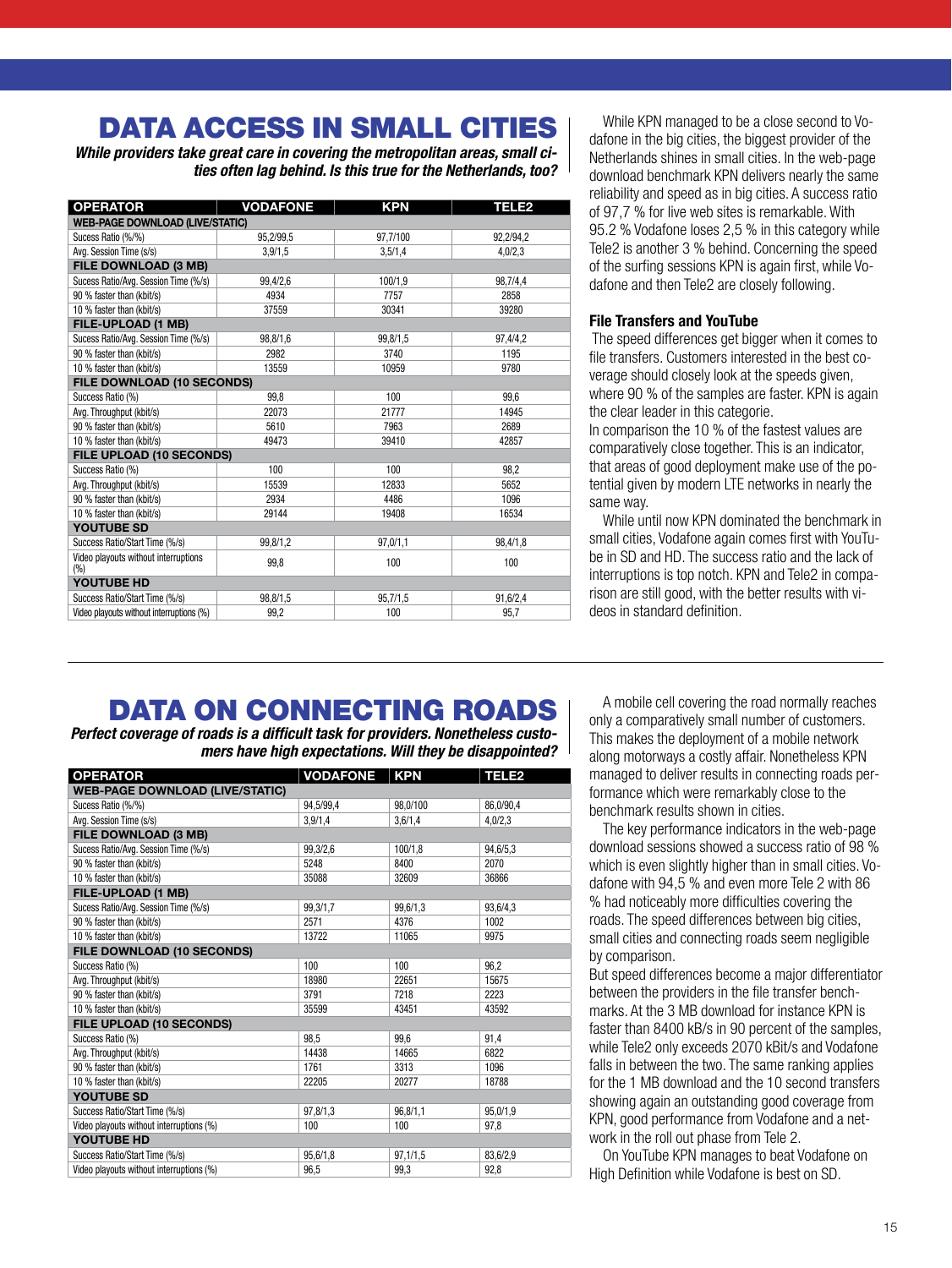## test Methodology



Measurement of one of an early Antenuatr prototype in the connect Testlab. The OTA-measurements (Over The Air) were used to confirm the predicted attenuation of the specialized high performance material in the P3 design.

As in Germany, Austria and Switzerland P3 communications, connect's partner for executing network benchmarks, sent out two measurement cars, to perform the tests. The cars were equipped with 9 Samsung Galaxy S5 smartphones each. Six of them where Cat4 devices (SM-G900F) and used for the voice test, the other three belonged in the Cat6 category (SM-901F) and were used for data measurements.

As far as possible, the smartphone's firmware matched the network operator's genuine ones. In cases when no operator specific firmware was available the most recent Samsung firmware was used.

### Smartphone-Telephony

Data and voice services were executed with separate smartphones. Telephony was tested mobile-to-mobile from one car to the other. In order to ensure realistic testing conditions background data traffic was generated on the smartphones during a voice call.

The audio quality of the transmitted speech samples was evaluated using the HD-voice capable and ITU standardized so-called POLQA wideband algorithm.

All network operators offer 4G capable subscriptions for everybody interested in a high performance data network. To take the high share of LTE into account speech samples were acquired partly in 4G preferred to 3G preferred mode and partly in 4G preferred to 4G preferred mode. As a consequence, the phones in most cases needed to switch ("fall back") to 2G or 3G because they camped on the LTE

service when a phone call was initiated. This procedure is known as circuit-switched fall back (CSFB).

### Smartphone-Data

The testing of data services was done with three separate Samsung smartphones in the cars. As a first measurement task several popular live web pages were browsed using the built-in smartphone browser. The web pages had been selected previously according to the Alexa ranking. In addition, the artificial (static) "Kepler" test web page as specified by ETSI (European Telecommunications Standards Institute) for such testing purposes was used. In order to test the data service performance, files of 3MB and 1MB for download and upload respectively were transferred from or to a test server located in the Internet. In addition, the peak data performance was tested in upand downlink direction by assessing the amount of data that could be transferred within a 10 seconds time period. While 10 seconds peak throughput test focuses on network capability the YouTube tests add a more end user centric view to the test curriculum. Here, videos with standard definition (SD, 360p, 2.7MB, 30s) and high definition (HD, 720p, 11.9MB, 30s) were played using the YouTube player on the smartphones.

### Route and Samples

The route is shown on page 1 of this report. In the big and small cities indicated the cars had to follow pre-defined routes to measure a choice.



#### **CONCLUSION** Bernd Theiss, connect editor

The first mobile network test of connect and P3 communications in the Netherlands has shown three providers which fare very well in an international comparison. This is even true for the newcomer Tele2 with its LTE-Only-Network and national roaming for voice services and 3G access in areas without LTE. The Tele2 network is still in the roll out phase, which is indicated by peak performance on par with the other two operators and slightly below average performance. It remains interesting where Tele2 will be once the roll out is completed and Voice over LTE becomes a standard. KPN and Vodafone deliver exceptional performance, especially when compared to mobile networks in other countries. KPN is best in small cities and on connecting roads, indicating a very broad coverage throughout the Netherlands. For people travelling and taking the internet everywhere paradigm seriously KPN certainly is the top choice. But Vodafone strikes back with a slightly better voice service in the big cities where most of the people live and with more reliability in the very popular YouTube video streaming. Vodafone manages to stay in front in this headto-head race. At the end the photo finish reveals a 2 points advance for Vodafone, which is best in test.